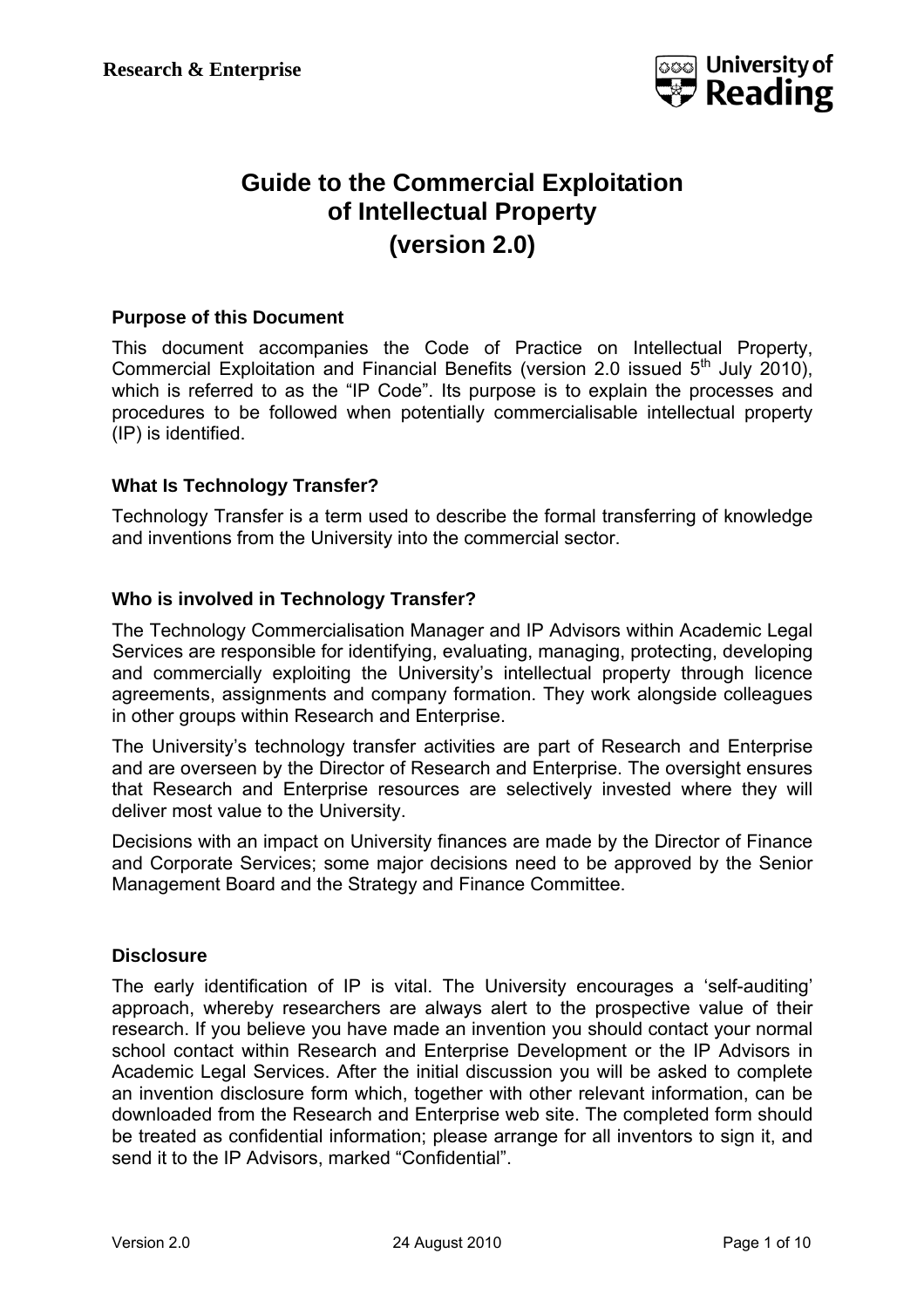On receipt of the completed invention disclosure form, an Academic Legal Services code will be assigned to the invention. This code will be referenced in all subsequent internal and external correspondence regarding the invention.

At this stage the IP Advisors will carry out an initial due diligence process to establish whether the invention can be protected and who has rights to it. This will include consideration of such issues as ownership, publication, prior art, the parties involved and pre-existing contractual obligations. Unless there are other factors the University is generally the owner of IP created by its employees, as explained in the IP Code.

Where initial due diligence shows good potential for IP protection a commercial assessment will then be made. If the invention is ready for market, the Technology Commercialisation Manager will assess the potential market and assess whether the invention has enough public or market value to warrant support from the University relative to other opportunities that the University has in the commercialisation portfolio at that point. If the University does not wish to proceed it may decide to waive its rights to the invention and offer to assign the invention to you, in which case you will be free to commercialise it at your own risk and cost. The market assessment will involve gathering information concerning the market size, competition, industry feedback and other appropriate market data.

For inventions which are not yet ready for market, the commercialisation manager will assess the stage of development of the invention and whether further funding is needed and then work with colleagues in the Research and Enterprise teams to direct the academic to suitable sources such as research council funding, collaboration funding, charitable trust or industrial sponsorship.

It is important to remember that an invention and associated information must remain confidential prior to any patent protection. The University encourages publication, provided that the implications for possible commercial exploitation and existing confidentiality obligations are considered first. If you wish to publish or make any public disclosure concerning a possible invention you should first contact the IP Advisors to discuss the most appropriate form of action.

The technology transfer process requires teamwork between you (the inventor) and the Academic Legal Services team throughout. For instance, if a patent application is to be filed you will need to provide detailed accounts of the invention to increase the strength and effectiveness of the patent, and potentially collaborate in drafting – even though it is the IP Advisor which gives instructions to the patent agent. Similarly, teamwork is necessary when the Technology Commercialisation Manger begins marketing an invention. It is usually the case that you will be aware of the companies whose interests lie within the scope of your research and which could therefore be potential licensees. These potential licensees may want further technical information to help them decide whether to enter into a licence, which you will be best placed to provide. For these reasons it is important that both you and your School understand the necessary commitment of time and effort before embarking on the technology transfer process.

#### **IP Protection**

As part of the process, the IP Advisors will develop an IP strategy, in consultation with a patent agent. The IP strategy will involve deciding upon the appropriate type of IP protection (see Appendix B) and the countries in which to file any patent applications. The University will pay for IP protection, but because costs may be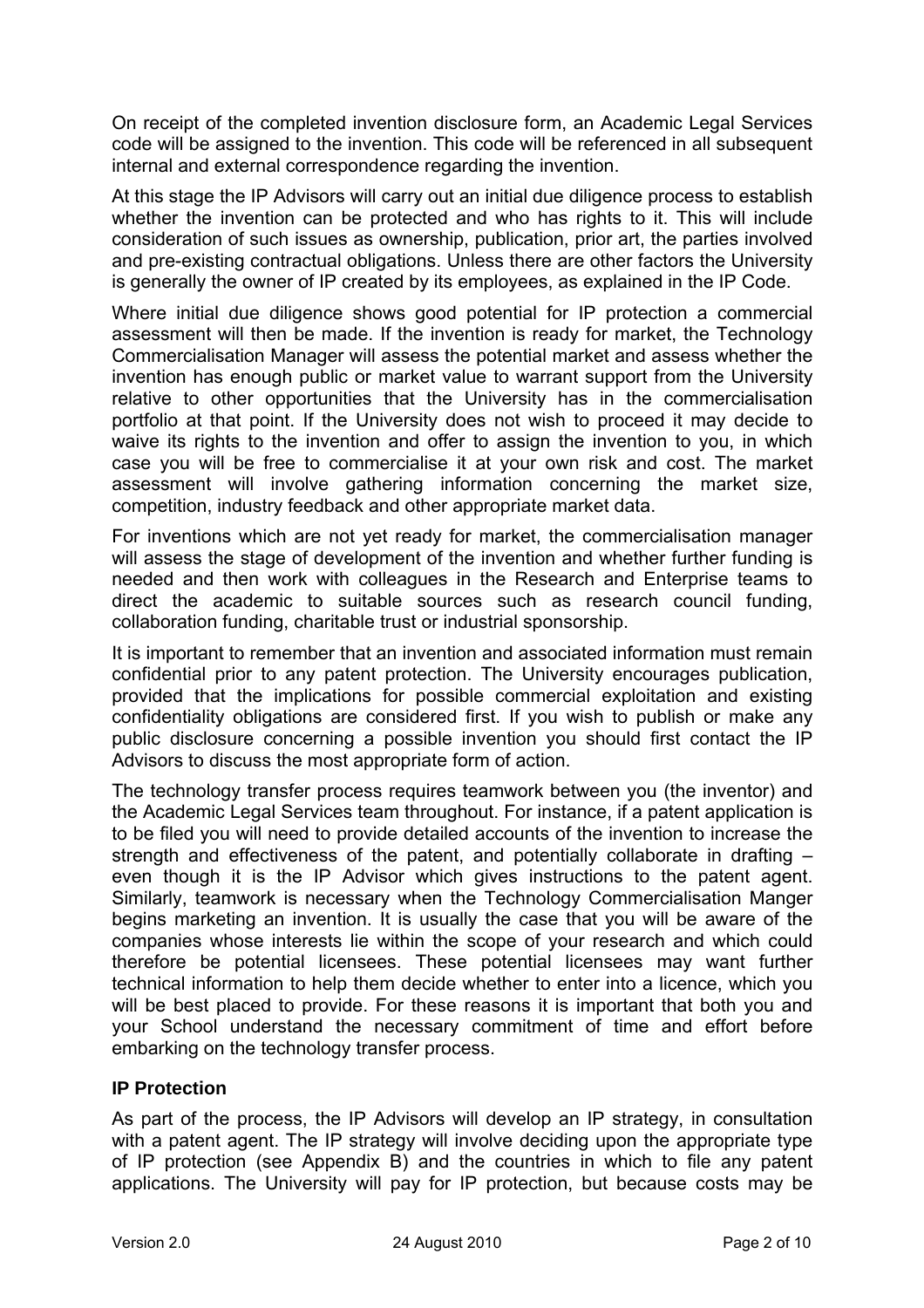significant, the IP strategy will have to be considered in light of the commercial potential and approved by TTAG. Once approval has been obtained, the IP Advisors will proceed with protection of the IP in line with the commercialisation strategy. At this stage the confirmatory Assignment, Revenue Sharing and Inventor Split agreements will need to be signed by you and your Head of School. You will also be asked to confirm that you understand the commitment you are making to assist in the process.

# **Marketing**

The Technology Commercialisation Manager will produce a marketing strategy as part of the commercialisation plan. Key to the marketing strategy is deciding on the best route by which to commercialise the invention, whether to license it to an established company or form a spin-out company. This decision will depend on many factors, including your own aspirations and the views of your Head of School, but you should consider the degree of personal commitment needed to create a successful company as well as the financial implications. These factors will form part of the input to the decision as to the most appropriate route to market. The marketing strategy will also address such factors as field of use, exclusivity, and geographic limitations.

# **Licensing**

If it is decided to license the invention to an established company via a licence agreement (an agreement which transfers the use of the intellectual property rights from the licensor to the licensee) then the initial marketing campaign may include approaching known company contacts, sending a non-confidential summary of the invention to targeted companies, and advertising on the Research and Enterprise web site and technology transfer databases. If there is interest from a company, a confidentiality agreement will be put in place and only then will the Technology Commercialisation Manager send a confidential information package to the company for review.

As the potential licensee is reviewing the confidential information, the Technology Commercialisation Manager will conduct a thorough review of the company for its suitability as a licensee, to ensure that the deal is right for all parties. This will include looking at the size of the company, its financial position, its market share and product lines. If it is decided the company is suitable Academic Legal Services will start negotiations, taking into account payments (royalties, up-front, reimbursement of patent costs), milestones, field of use, etc. The Technology Commercialisation Manager will keep you informed of progress throughout.

#### **Licence Management**

Once the licence agreement has been signed, Research and Enterprise is responsible for its maintenance. This involves ensuring that both parties comply with the terms of the licence. It includes payment of royalties, reimbursable expenses, reporting and patent management.

The University's liabilities, which may include payments to third parties and expenses incurred from the IP management such as patent fees, legal and commercial advice, will be the first claim on the gross revenue received from licensed IP. A fuller list of the categories of deductible costs is provided in Annex 1 of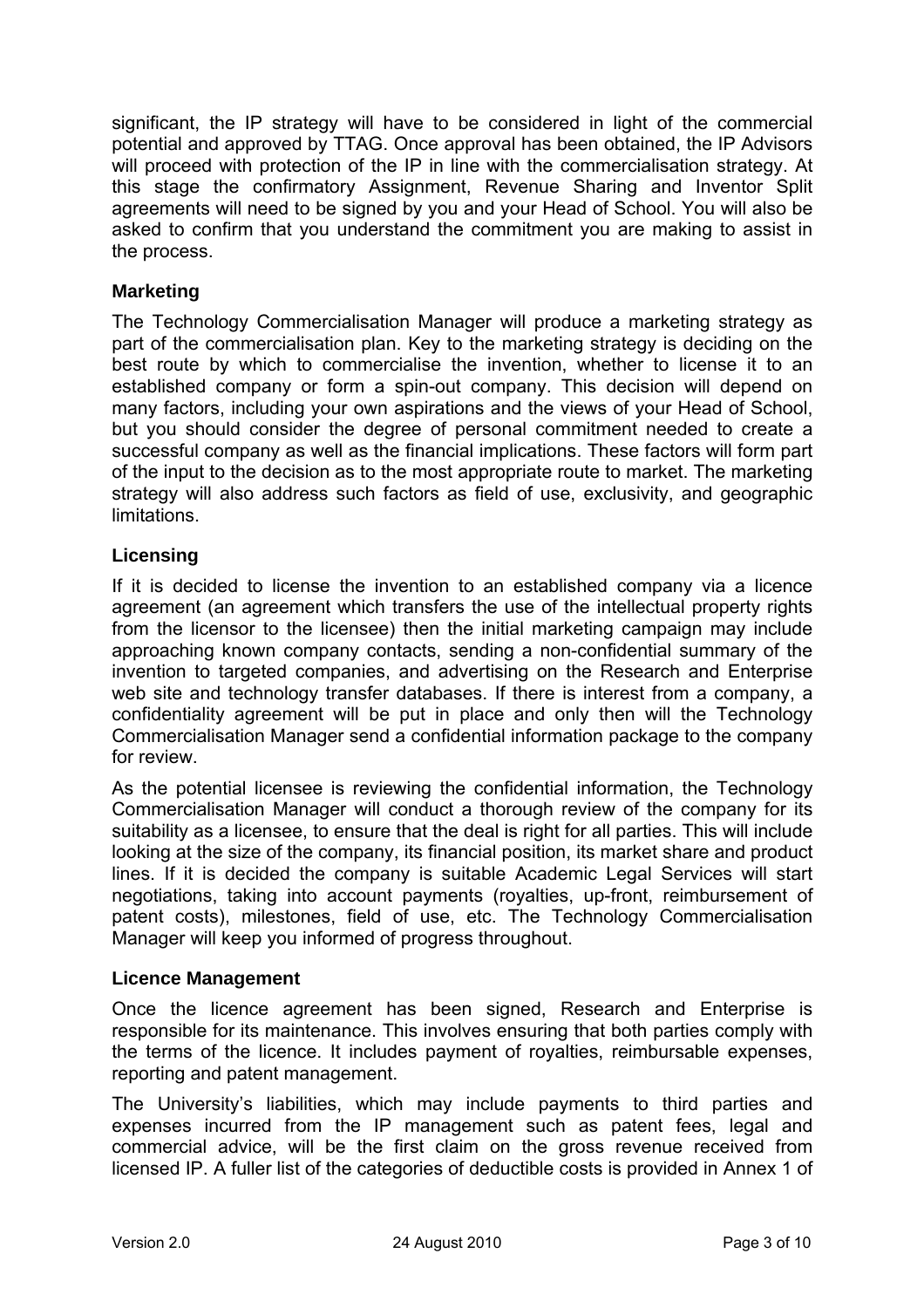the IP Code. After deduction of these costs, the remaining net revenue will be shared between University central funds, the inventor(s) and the inventor's School, according to the formula set out in the IP Code. Examples of the use of the revenue sharing formula are provided in Appendix C.

When the University is distributing Net Revenue, the University will deduct income tax and national insurance contributions from inventor's share of Net Revenue when required by current regulations. It is the University's practice that any employer national insurance contributions due on the payment to the inventor are deducted from the inventor(s) share (as set out in the IP Code) before payment to the inventor (i.e. the net payment to the inventor, the income tax, the employee national insurance contribution and the employer national insurance contribution all come from the inventor share).

# **Spin-Out Companies**

If it is decided to create a spin-out company to commercialise the IP, a business plan, management team and full company documentation will be required.

The business plan must be approved by the Director of Finance and Corporate Services.

The management team could be the inventor(s), but it is more likely that one or more suitable managers will be brought in by the Technology Commercialisation Manger in consultation with the inventor(s). The strength of the management team is a critical factor in the success of the company. The relationship of the inventor(s) with the company must be defined; typically they will provide consultancy to the company rather than being employees.

Company documentation will need to include a shareholders' agreement and an IP licence. Generally the University will seek to license rather than assign the existing IP to the spin-out, at least initially. The treatment of future ("pipeline") IP created and owned by the University must also be considered.

The shareholders of the company will include the inventor(s), the University and any investors. The allocation of shares to the parties involved will be agreed in accordance with the IP Code. As the company grows through the introduction of more investors, the percentage of the company owned by both the inventor(s) and the University will decrease.

Depending on the circumstances the University will require the right to nominate either a director or observer to the Board of the company.

See also the section on general policies for spin-out companies below.

#### **General Spin-Out Policies**

The following general principles apply to the formation of any spin-out company from the University.

The creation of a spin-out company is a complex undertaking. The Technology Commercialisation Manger will manage the process, including the securing of formal approval from a number of perspectives within the University:

• Research and Enterprise must agree that a spin-out is the most appropriate way to commercialise the IP;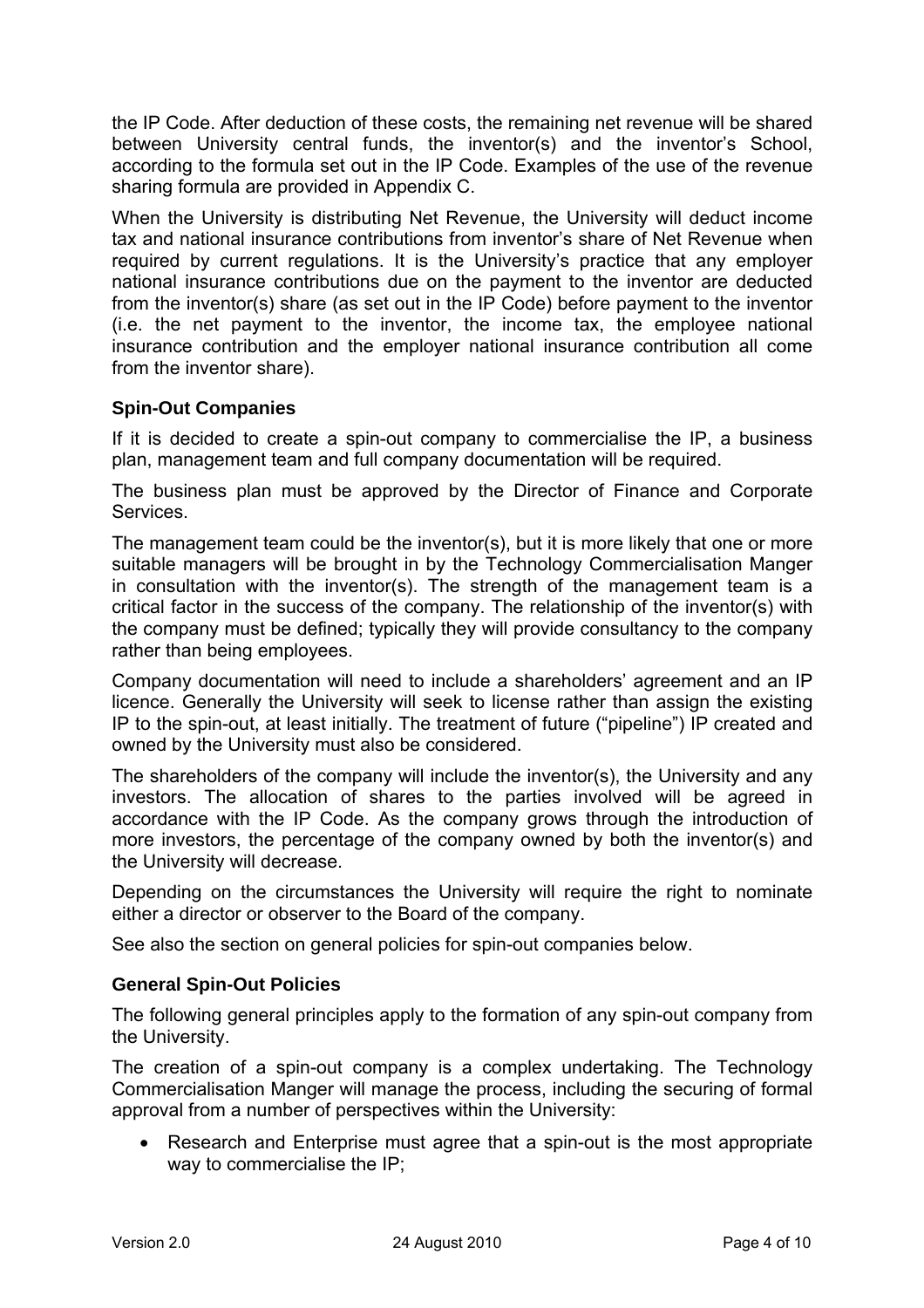- The Head of School must approve the commitment of academic time (and facilities where relevant);
- The formation of the company, the impact of all aspects of the proposal, and the University's receipt of shares must be approved by Strategy and Finance Committee;
- If members of University staff are to act as directors of the company, this must be approved by the Vice-Chancellor.

Academic Legal Services will manage the provision of legal and tax advice to the University on the company formation. Inventors should seek their own legal and tax advice.

University staff acting as directors should have formal training in the role and responsibilities of a company director.

Members of staff involved in spin-outs must declare their involvement in the annual Declaration of Outside Interests.

As set out in the IP Code, inventors receiving equity in spin-outs do so in place of any share of the University's equity or royalties. When the University realises value from its shareholding, the inventor's School will receive a share of the University's proceeds.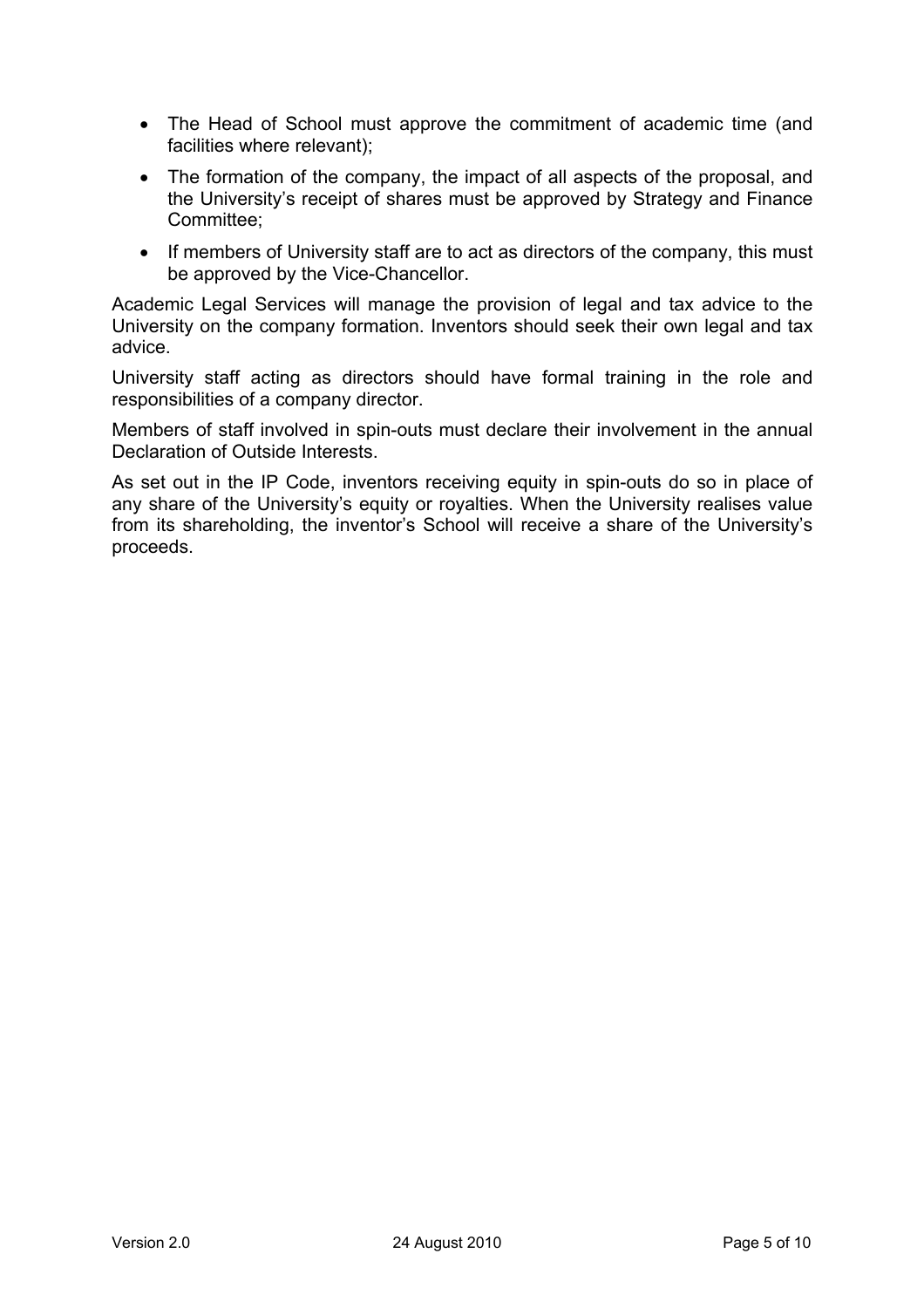# **Revision History**

This Guide will be managed by Academic Legal Services and amended as necessary.

| Version | Author     | Date                | Comments                                                                                                                                                                   |
|---------|------------|---------------------|----------------------------------------------------------------------------------------------------------------------------------------------------------------------------|
| 1.0     | Sue O'Hare | 7 April 2005        | Issued                                                                                                                                                                     |
| 1.1     | Sue O'Hare | 30 March 2007       | Amended to include the effects of the<br>strategic partnership with ANGLE plc, to<br>accompany version 1.1 of the IP Code,<br>and issued                                   |
| 1.2     | Sue O'Hare | 13 November<br>2007 | Amended following the termination of the<br>strategic partnership with ANGLE plc to<br>supersede revenue sharing arrangements<br>in version 1.1 of the IP Code, and issued |
| 1.3     | Liz Kirby  | 17 December<br>2008 | Amended to accompany version 1.2 of the<br>IP Code, formalising the removal of the<br>ANGLE revenue share.                                                                 |
| 2.0     | Liz Kirby  | 24 August 2010      | Amended to accompany version 2.0 of the<br>IP Code                                                                                                                         |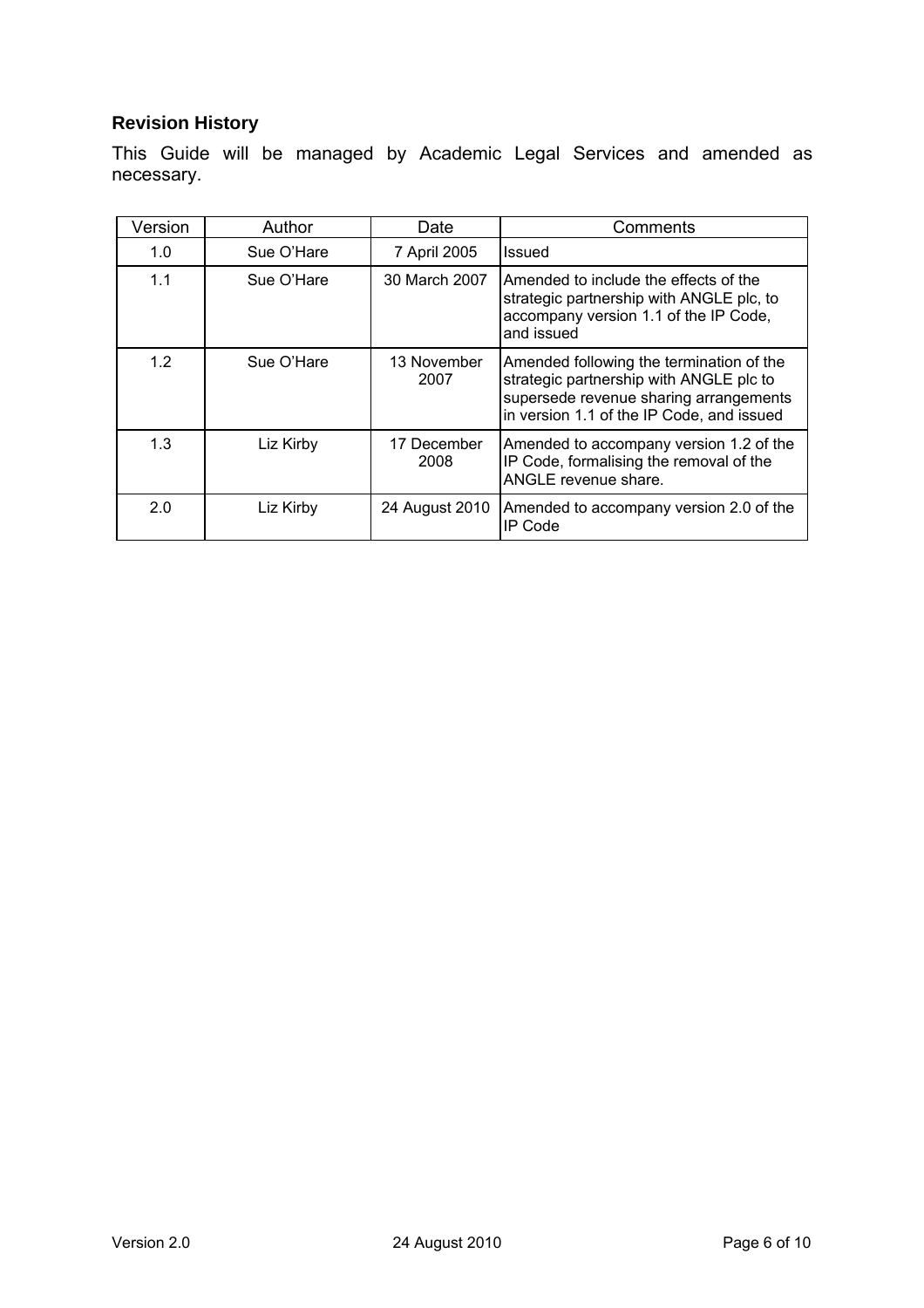#### **Appendix B: Intellectual Property**

Intellectual Property (IP) can be defined as a category of intangible rights protecting commercially valuable products of the human intellect; like other forms of property, IP has an owner, can be bought, sold and rented, and must be sufficiently protected. Within the University environment IP often arises as the product of research projects and collaborations.

Intellectual Property Rights (IPR) are the legally protected rights which enable owners of IP to exert a monopoly control over its exploitation, usually with commercial gain in mind. IPR can be bought, sold or licensed.

Intellectual Property can be protected by the following methods:

#### **Patents**

A patent is a legal monopoly lasting 20 years which covers invention(s), each of which embodies a new idea capable of being made or used in industry and involves a non-obvious inventive step. Patent protection gives the owner the right to prevent others from manufacturing, employing or selling the invention without permission. In most cases an idea is not patentable if it has been publicly disclosed before a patent application is filed. Examples of public disclosure include learned papers, journals, magazines, the internet, poster displays and oral and casual disclosure.

# **Plant Variety Rights (Plant Breeders' Rights)**

Plant Variety Rights (PVR) protect new varieties of plants. Protection is only granted after there has been official testing of the plant variety (with a separate testing mechanism for genetically modified plants). PVR protection applies for a period of 25 years from the date of grant for all species, except trees, vines and potatoes which are protected for 30 years.

#### **Copyright**

Copyright arises automatically and applies to literary and artistic works, films, videos, records, broadcasts and typographical arrangements, including computer software, although the latter may also be patentable if it has a technical aspect. In terms of written work, copyright protects the precise form of the words rather than the ideas behind them. Copyright lasts for at least 70 years after the death of the creator.

#### **Trademarks**

A trademark is a distinctive mark or logo which is used to distinguish, but does not describe, a product or service. A trademark can be registered by applying to official registries, or unregistered (certain rights are acquired automatically).

#### **Design Rights**

Design rights apply to the design (appearance/shape) of a manufactured item. They do not cover functionality, so altering the appearance of a technical component would not infringe the design rights. Designs can be registered, although unregistered designs automatically acquire certain rights.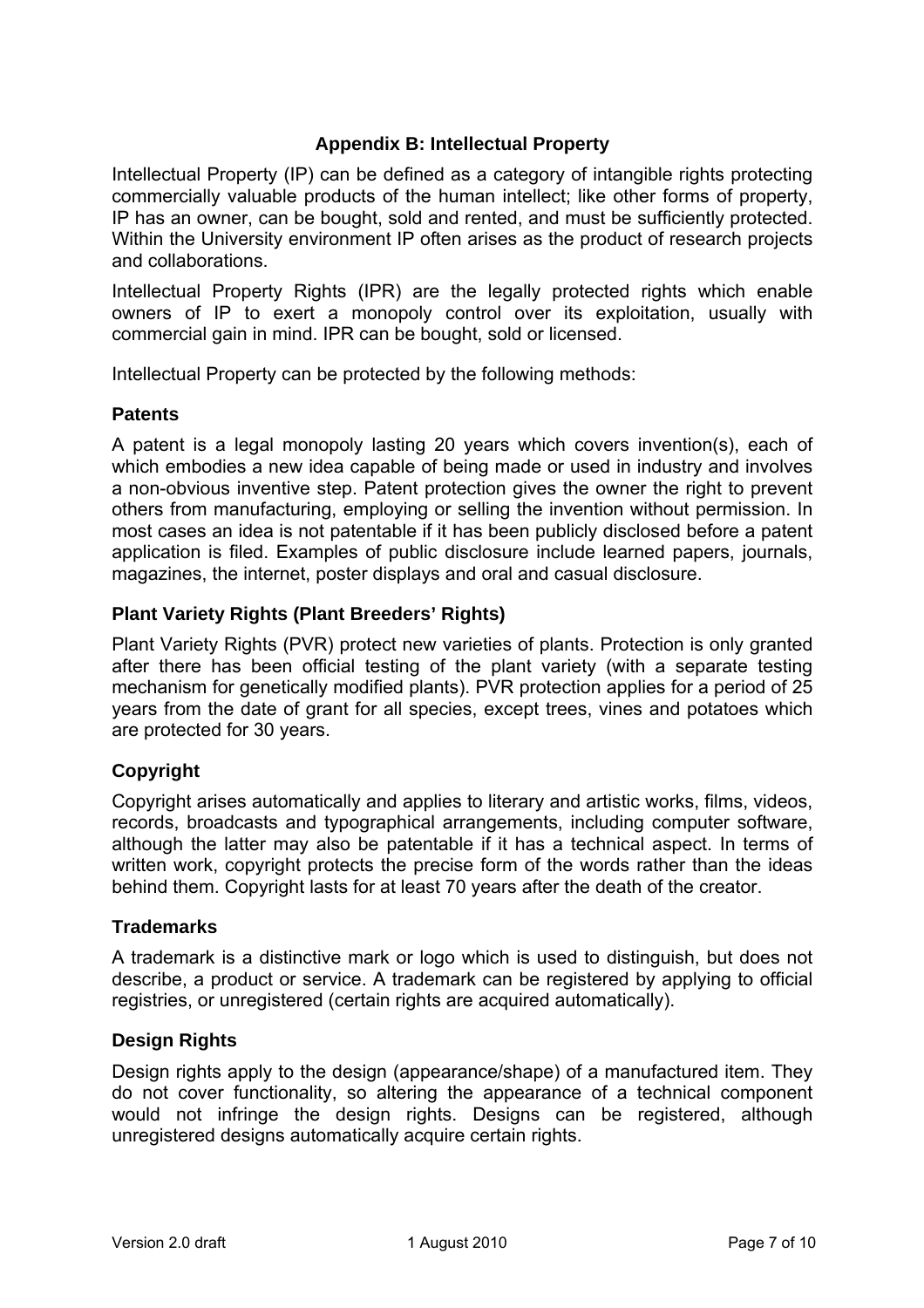#### **Database Rights**

The selection and/or arrangement of the contents of a database may be covered by copyright protection. Database rights may exist either in addition to or instead of copyright. These protect against unauthorised extraction and re-use of the contents of the database, arise automatically and last for 15 years from the date of creation, or if published during this time, for 15 years from publication.

#### **Confidential Know-How**

Information/knowledge held only by the individual or organisation, which has not entered the public domain and has only been disclosed under suitable confidentiality agreements.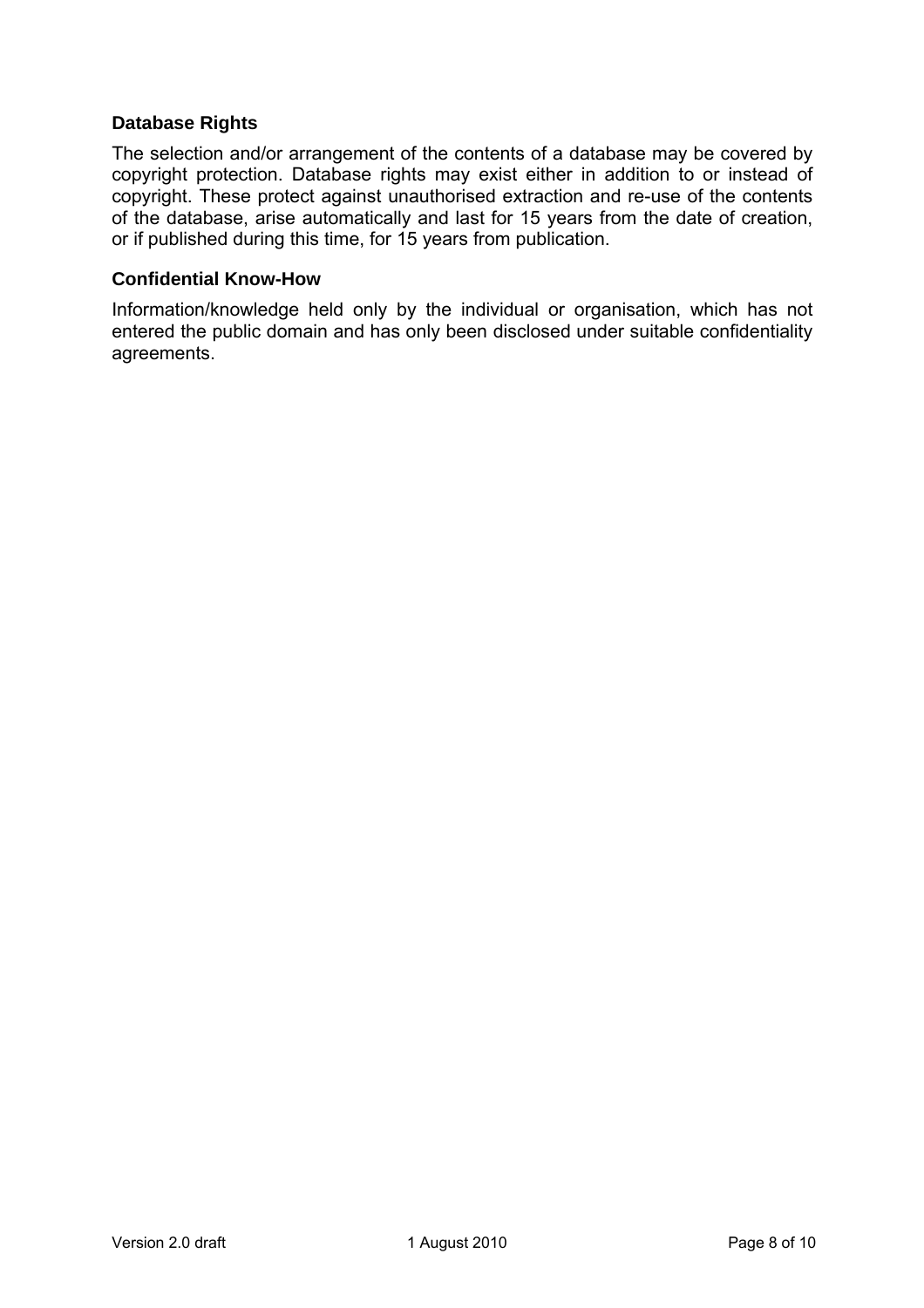# **Appendix C: Revenue Sharing**

The table (reproduced from the IP Code) sets out the sliding scale for sharing net revenue, after the deduction of allowable costs.

| <b>Net revenue</b>       | <b>Inventor</b> | <b>School</b> | <b>University</b> |
|--------------------------|-----------------|---------------|-------------------|
| first £5,000             | 100%            | 0%            | 0%                |
| £5,001 -<br>£100,000     | 60%             | 20%           | 20%               |
| £100,000 -<br>£3,043,000 | $\frac{1}{3}$   | $\frac{1}{3}$ | ⅓                 |
| over<br>£3,043,000       | $\frac{1}{3}$   |               | $\frac{2}{3}$     |

The scale is applied to each technology, so all income from commercialisation projects relating to a particular technology is recorded and aggregated.

The following worked examples demonstrate the application of the scale in two illustrative cases.

# Case 1

In this case there is a single inventor who has not previously received any income from commercialisation. Suppose the University receives income of £100,000 but incurred costs of £15,000 in the commercialisation. The first step is to deduct the costs, leaving £85,000 which is then shared as follows.

Inventor share =  $(100\% \text{ of first } £5,000) + (60\% \text{ of } (£85,000 - £5,000)) = £53,000$ 

School share = (0% of first £5,000) + (20% of (£85,000 - £5,000)) = £16,000

University share =  $(0\% \text{ of first } £5,000) + (20\% \text{ of } (£85,000 - £5,000)) = £16,000.$ 

# Case 2

In this case there are two inventors. The two inventors have agreed that they made an equal contribution to the work and will share income 50:50 between them. The Inventors have previously received £15,000 of income from commercialisation of this technology (from another licence of the same technology to a different company) so start on the middle tier of the scale.

Suppose the University receives income of £100,000 but incurred costs of £15,000 in the commercialisation. The first step is to deduct the costs, leaving £85,000 which is then shared as follows.

First the £85,000 is divided between the two inventors in the ratio of their agreed shares. In this case the shares are equal, so there is £42,500 to be divided between Inventor 1, the School and the University; and another £42,500 to be divided between Inventor 2, the School and the University.

The Inventors are on the middle tier of the scale, so each receives 60% of £42,500 or £25,500. The School and the University each receive 20% of £42,500 or £8,500 from this distribution.

Adding the two figures for the School and University gives the overall distribution: